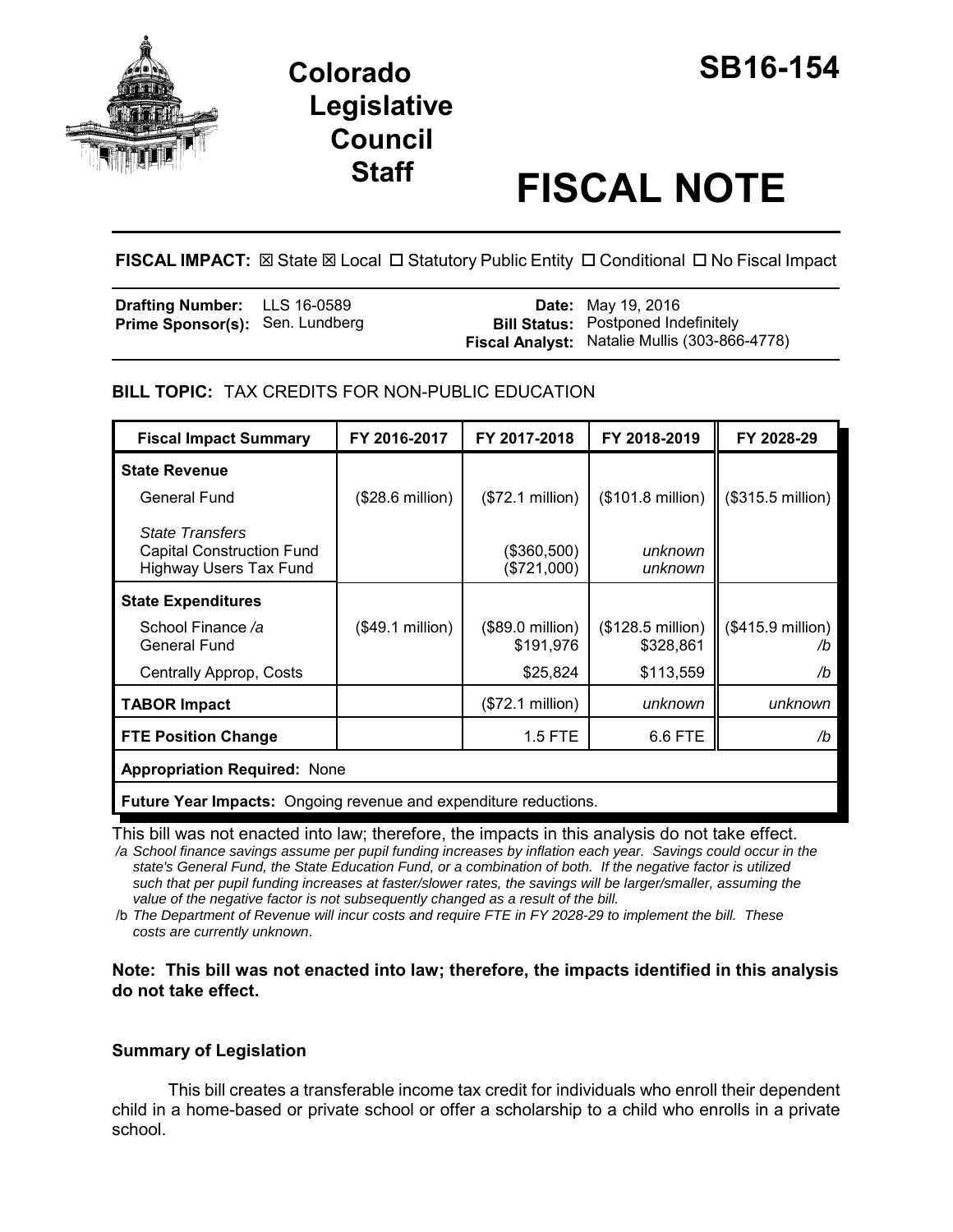Qualifying taxpayers can receive credits as shown in Table 1. The income tax credit will be available beginning tax year 2017 for the 2016-2017 school year. In order to qualify, the child must have attended a public school full-time the year before enrolling in a private school and must have attended public school as of the enactment date of the bill and prior to enrolling in a home-based school. Taxpayers continue to qualify for the credit each year until their child graduates or returns to public school. Either the parent/guardian of a child or the child's scholarship provider can qualify for a credit, but not both.

In order to receive a credit, a taxpayer must obtain a tax credit certificate from the private school in which the child is enrolled. The taxpayer claiming the credit must then submit the tax credit certificate to the Department of Revenue (DOR) with his or her income tax return. Private schools are required to provide an electronic report for each tax credit they issue, along with other pertinent taxpayer information by December 15 of the tax year for which the certificates were issued. There is no such certification process for children enrolling in a home-based school.

The Department of Education is required to provide the statewide average per pupil funding amount to the DOR by December 15th of each applicable tax year.

| Table 1. Credits Available under SB16-154                  |                                                                                                       |                                                                                                       |  |  |
|------------------------------------------------------------|-------------------------------------------------------------------------------------------------------|-------------------------------------------------------------------------------------------------------|--|--|
|                                                            | <b>Amount of Credit</b>                                                                               |                                                                                                       |  |  |
| Taxpayer                                                   | <b>Full-Time Student</b>                                                                              | <b>Half-Time Student</b>                                                                              |  |  |
| Parents enrolling their<br>child in private school*        | 1/2 of prior year's statewide per<br>pupil school finance funding<br>amount.                          | 1/4 of prior year's statewide per<br>pupil school finance funding<br>amount.                          |  |  |
| Scholarship benefactors for<br>children in private school* | The lesser of 1/2 of prior year's<br>statewide per pupil funding or the<br>amount of the scholarship. | The lesser of 1/4 of prior year's<br>statewide per pupil funding or the<br>amount of the scholarship. |  |  |
| Parents enrolling their child<br>in a home-based school    | \$1,000                                                                                               | \$500                                                                                                 |  |  |

*\* Either the parent/guardian of a child or the child's scholarship benefactor can qualify for a credit, but not both.*

## **State Revenue**

**This bill will reduce General Fund revenue by up to \$28.6 million (half-year impact) in FY 2016-17 and up to \$72.1 million in FY 2017-18.** Because taxpayers are able to receive the credit as long as their child remains in a nonpublic school, the credit will require 13 years to be fully phased-in as each year's cohort of transfers adds to the number of children qualifying for a credit. General Fund revenue will be reduced an estimated \$315.5 million in FY 2028-29, the final year of full implementation.

*Assumptions.* Table 2 on page 4 shows the number of taxpayers and credit amounts for tax years 2017 and 2018 for each category affected by the bill. It is assumed that the parents or guardians of 21,557 students will receive the credit for tax year 2017. Of these, it is assumed that 7,189 students would be induced to enroll in a private school because of the tax credit in this bill and that the tax credit would cause about 1,598 parents to choose to transfer their children out of a public school into a home-based school.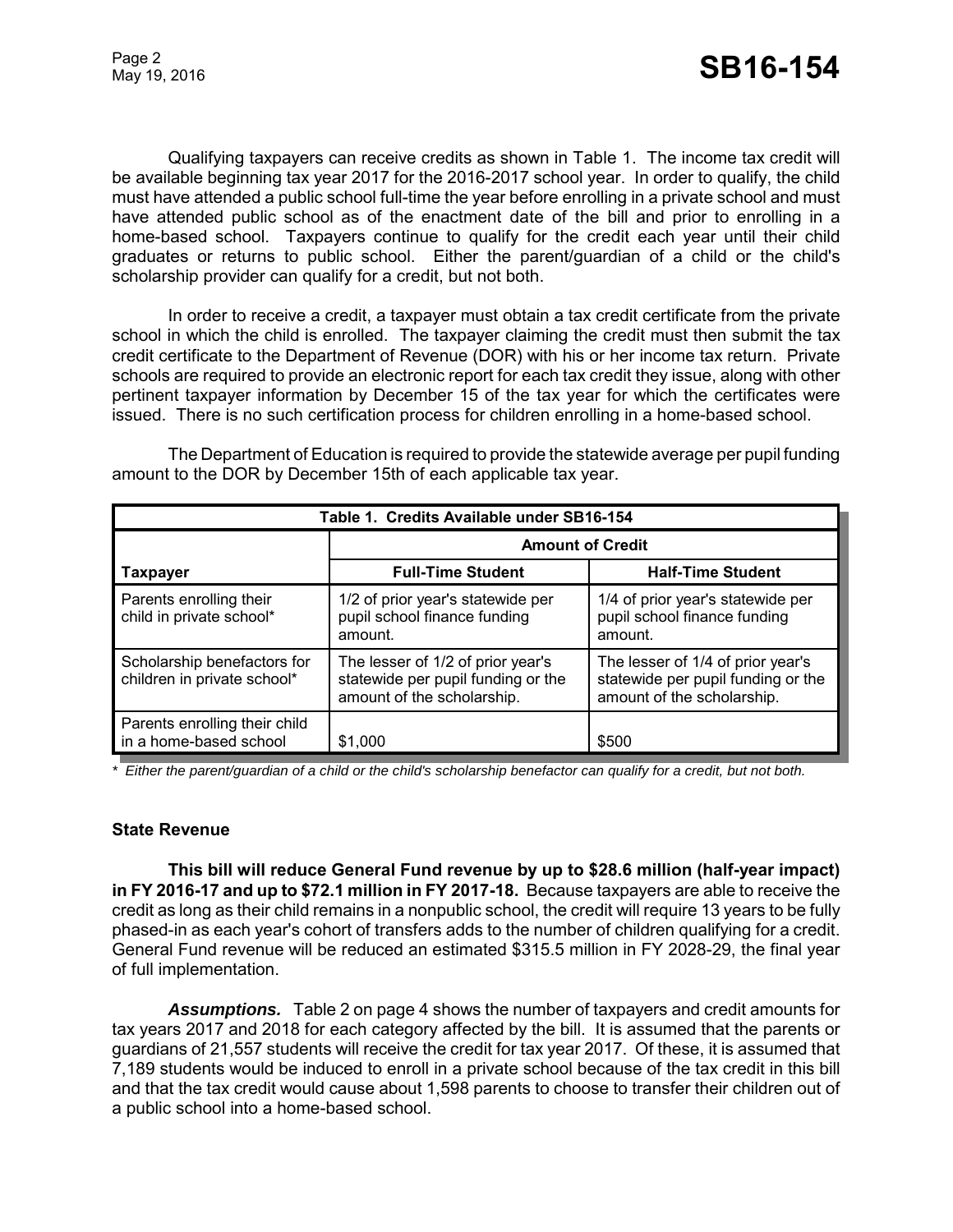Page 3

There are approximately 32,000 Colorado students in grades K-12 enrolled in private or home-based schools this year. For purposes of this fiscal note, the following is assumed:

- Because the credit is transferable, it is assumed that the value of the credit will not be limited by tax liability.
- The number of children who transfer from a public school to a private school because of this tax credit will equal approximately 0.9 percent of public school enrollment each year, while the number of children who transfer to a home-based school because of this credit will equal about 0.2 percent of public school enrollment each year. These estimates are based on the performance of the Milwaukee Parental Choice Program, the public school voucher program in Milwaukee that has been in operation since 1990.
- Because a child must have been enrolled full-time in a public school during the year prior to enrolling in a private school, parents enrolling children into private school during kindergarten will not qualify for the credit.
- It is assumed that parents and/or guardians who would not have otherwise enrolled their child in public school will not temporarily do so for the purpose of qualifying for this credit. Relaxing this assumption would result in new school finance expenditures and a higher revenue impact, reducing some portion of the savings.

 *SB 09-228 Transfers.* Senate Bill 09-228 requires transfers to the Highway Users Tax Fund (HUTF) and the Capital Construction Fund (CCF) at fixed amounts in FY 2015-16 and FY 2016-17 and by a percentage of General Fund revenue each year in FY 2017-18 through FY 2019-20. This bill will reduce these transfers along with General Fund revenue beginning in FY 2017-18.

# **TABOR Impact**

This bill reduces General Fund revenue, which will reduce the amount of money required to be refunded under TABOR, which are paid out of the General Fund. The amount of money refunded via the six tier sales tax refund mechanism will be reduced by \$72.1 million in FY 2017-18. Since the bill reduces both revenue to the General Fund and the refund obligation by equal amounts, there is no net impact on the amount of money available in the General Fund for the budget during those years. However, the bill will reduce money available for the General Fund budget in the future during years the state does not collect money above the TABOR limit. A TABOR refund obligation is not expected for FY 2016-17.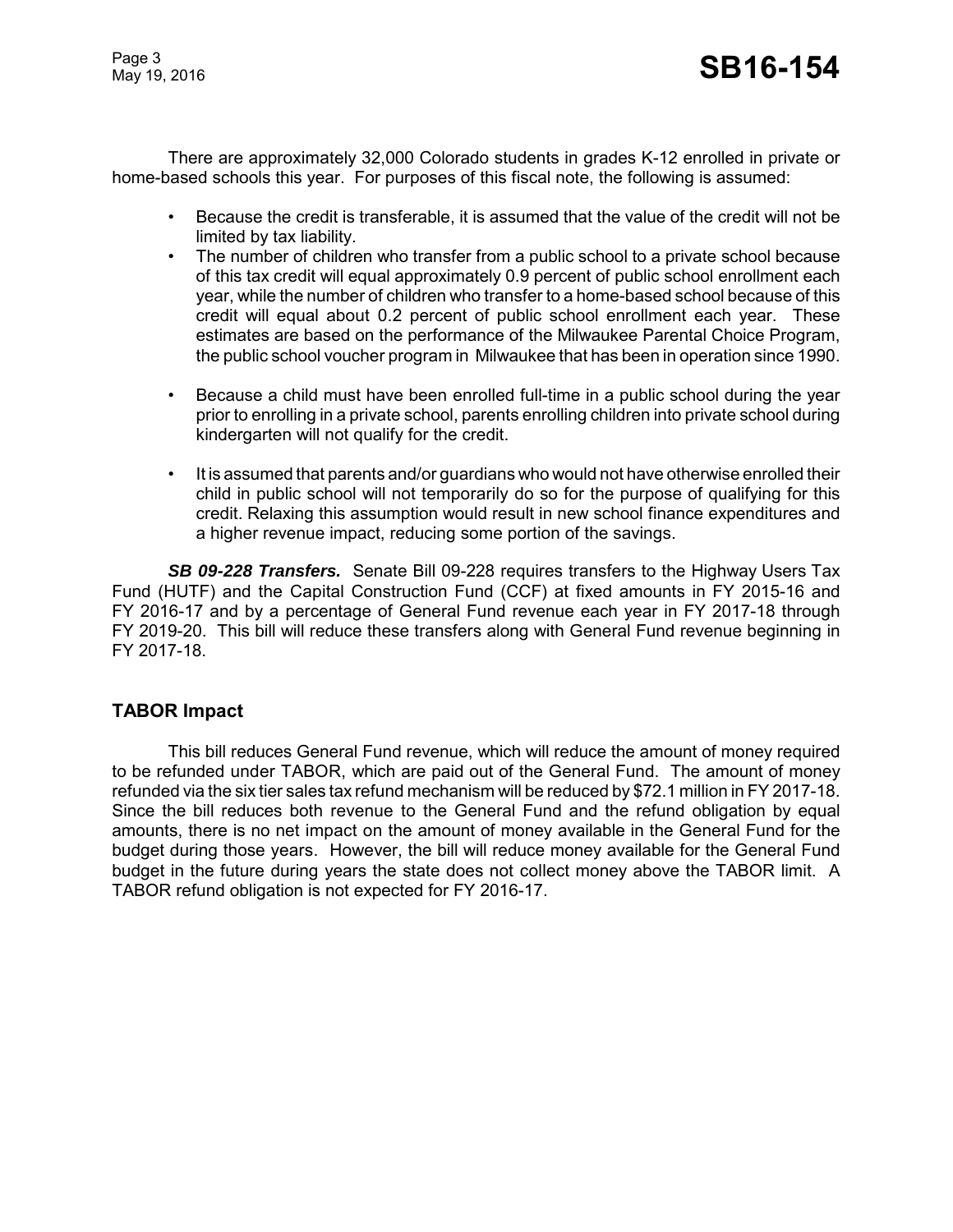| Table 2. Number of Applicants and Average Tax Credit Amount<br>Income Tax Years 2017 and 2018 |                             |                        |                    |                             |                        |                    |
|-----------------------------------------------------------------------------------------------|-----------------------------|------------------------|--------------------|-----------------------------|------------------------|--------------------|
|                                                                                               | <b>Income Tax Year 2017</b> |                        |                    | <b>Income Tax Year 2018</b> |                        |                    |
| <b>Population</b>                                                                             | <b>Under Current</b><br>Law | Induced by<br>SB16-154 | Total              | <b>Under Current</b><br>Law | Induced by<br>SB16-154 | Total              |
| <b>Transfers to Private School</b>                                                            | 6,142                       | 7,189                  | 13,331             | 10,769                      | 12,611                 | 23,379             |
| <b>Transfers to Home-Based School</b>                                                         | 6,628                       | 1,598                  | 8,226              | 11.621                      | 2,802                  | 14,423             |
| <b>Total Children:</b>                                                                        |                             |                        | 21,557             |                             |                        | 37,802             |
| <b>Tax Credits</b><br>For Children Transferring to Private School                             | Value of<br>Credit          | Number of<br>Children  | Revenue<br>Impact* | Value of Credit             | Number of<br>Children  | Revenue<br>Impact* |
| <b>Claimed by Parents/Guardians</b>                                                           | up to \$3,700               | 13,331                 | \$49.3 million     | up to \$3,788               | 23,379                 | \$73.1 million     |
| <b>Claimed for Scholarships</b>                                                               | \$1,942<br>on average       | 0                      | \$0 million        | \$1,989<br>on average       | 0                      | \$0 million        |
| For Children Transferring to a Home-Based School                                              |                             |                        |                    |                             |                        |                    |
| Full-Time                                                                                     | \$1,000                     | 7,303                  |                    | \$1,000                     | 13,501                 |                    |
| Part-Time                                                                                     | \$500                       | 922                    | \$7.8 million      | \$500                       | 922                    | \$14.0 million     |
| <b>Total Tax Credits</b>                                                                      |                             |                        | \$57.1 million**   |                             |                        | \$87.1 million**   |

*\* The revenue impact will not equal the product of the credit and the number of credits because it is assumed that not all parents and guardians will have sufficient liability to claim the full credit in the first tax year.*

*\*\* The total revenue impact shown here is for a full tax year, while the revenue impact in the note is converted to a fiscal year basis.*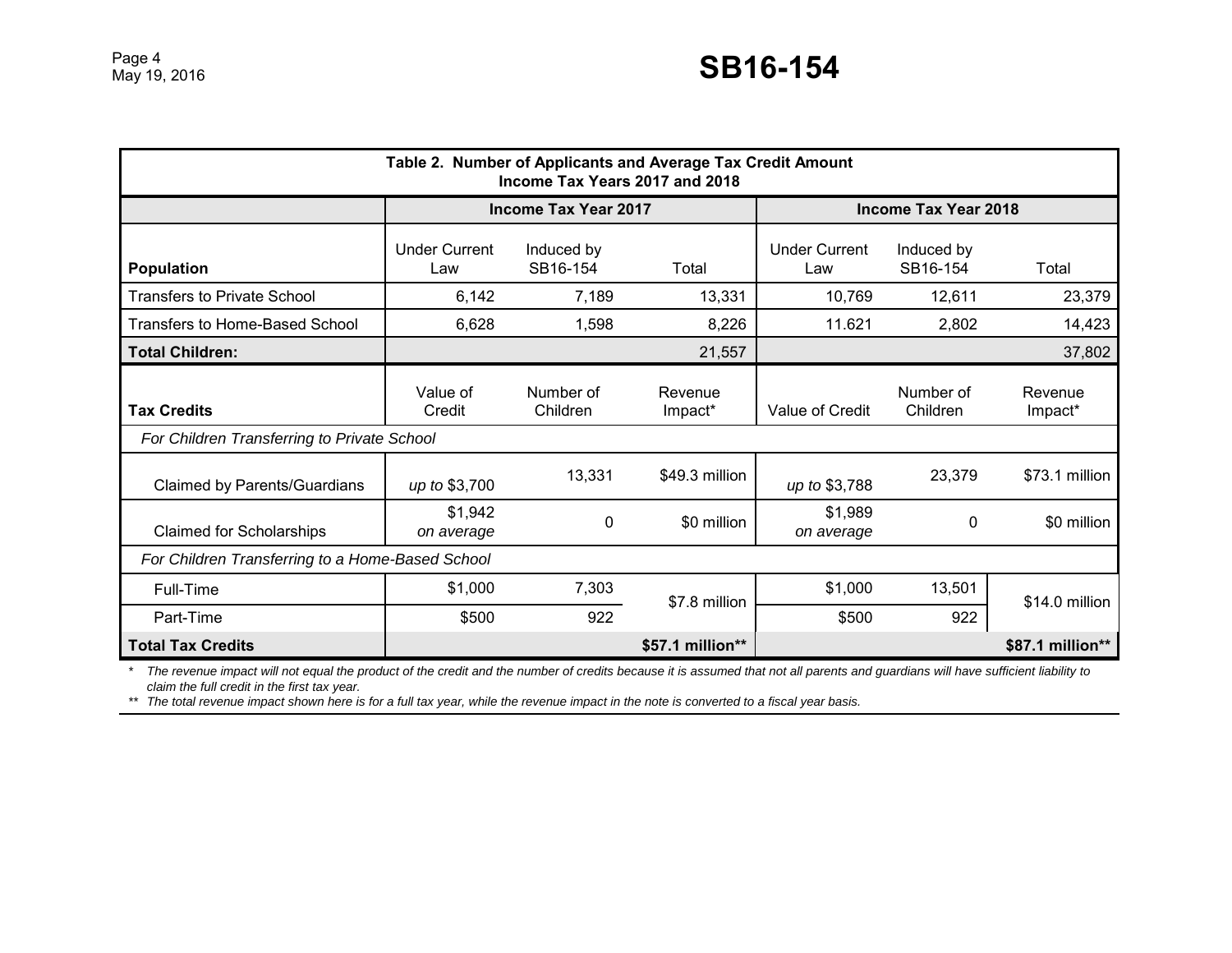# **State Expenditures**

**This bill decreases state spending by up to \$49.1 million in FY 2016-17, up to \$88.8 million in FY 2017-18 and up to \$128.1 million in FY 2018-19.** The majority of the expenditure impact is a reduction in school finance expenditures. It is assumed that the total decrease in school finance expenditures will be absorbed by the state's share of school finance, since revenue sources for the local share of school finance are not changed by the bill. Changes in school finance expenditures could occur in the General Fund, the State Education Fund, or a combination of both.

The school finance impact reflects an increase in per pupil revenue or funding by inflation each year. The savings will be higher if per pupil funding is increased at rates greater than inflation. If the negative factor is utilized such that total program increases at slower rates, the savings will be smaller.

| Table 3. Expenditures Under SB16-154               |                  |                  |                   |  |  |  |  |
|----------------------------------------------------|------------------|------------------|-------------------|--|--|--|--|
| <b>Cost Components</b>                             | FY 2016-17       | FY 2017-18       | FY 2018-19        |  |  |  |  |
| School Finance /a                                  | (\$49.1 million) | (\$89.0 million) | (\$128.5 million) |  |  |  |  |
| <b>Personal Services</b>                           |                  | \$63,880         | \$280,388         |  |  |  |  |
| FTE.                                               |                  | $1.5$ FTE        | 6.6 FTE           |  |  |  |  |
| <b>Operating Expenses and Capital Outlay Costs</b> |                  | \$10,831         | \$29,690          |  |  |  |  |
| Programming, Testing and Form Change Costs         |                  | \$104,154        | \$0               |  |  |  |  |
| Document Management                                |                  | \$11,527         | \$16,005          |  |  |  |  |
| Printing and Mailing                               |                  | \$1,584          | \$2,778           |  |  |  |  |
| Centrally Appropriated Costs*                      |                  | \$25,824         | \$113,559         |  |  |  |  |
| <b>TOTAL</b>                                       | (\$49.1 million) | (\$88.8 million) | (\$128.1 million) |  |  |  |  |

*\* Centrally appropriated costs are not included in the bill's appropriation.*

*/a School finance savings assume per pupil funding increases by inflation each year. Savings could occur in the state's General Fund, the State Education Fund, or a combination of both. If the negative factor is utilized such that per pupil funding increases at faster/slower rates, the savings will be larger/smaller, assuming the value of the negative factor is not subsequently changed as a result of the bill.* 

**Department of Education School Finance. School finance expenditures will decrease by an estimated \$49.1 million in FY 2016-17, \$89.0 million in FY 2017-18, and \$128.5 million in FY 2018-19.** SB16-154 will cause an estimated 8,787 students who would have otherwise remained in public school to enroll in a home-based or private school during the fall of 2017. As a result, less money will be required by the school finance formula to fund public education. Savings are driven only from those children whose parents are expected to enroll their children in a private or home-based school directly because of the credit. Savings will increase each year as more students are induced by the credit to transfer from public to private school and are estimated to equal \$413.7 million in FY 2028-29, the year the bill is fully phased-in. These estimates assume that 28.6 percent of the state's public school enrollment is located in districts with declining enrollment over time, which reduces the savings because of five-year enrollment averaging.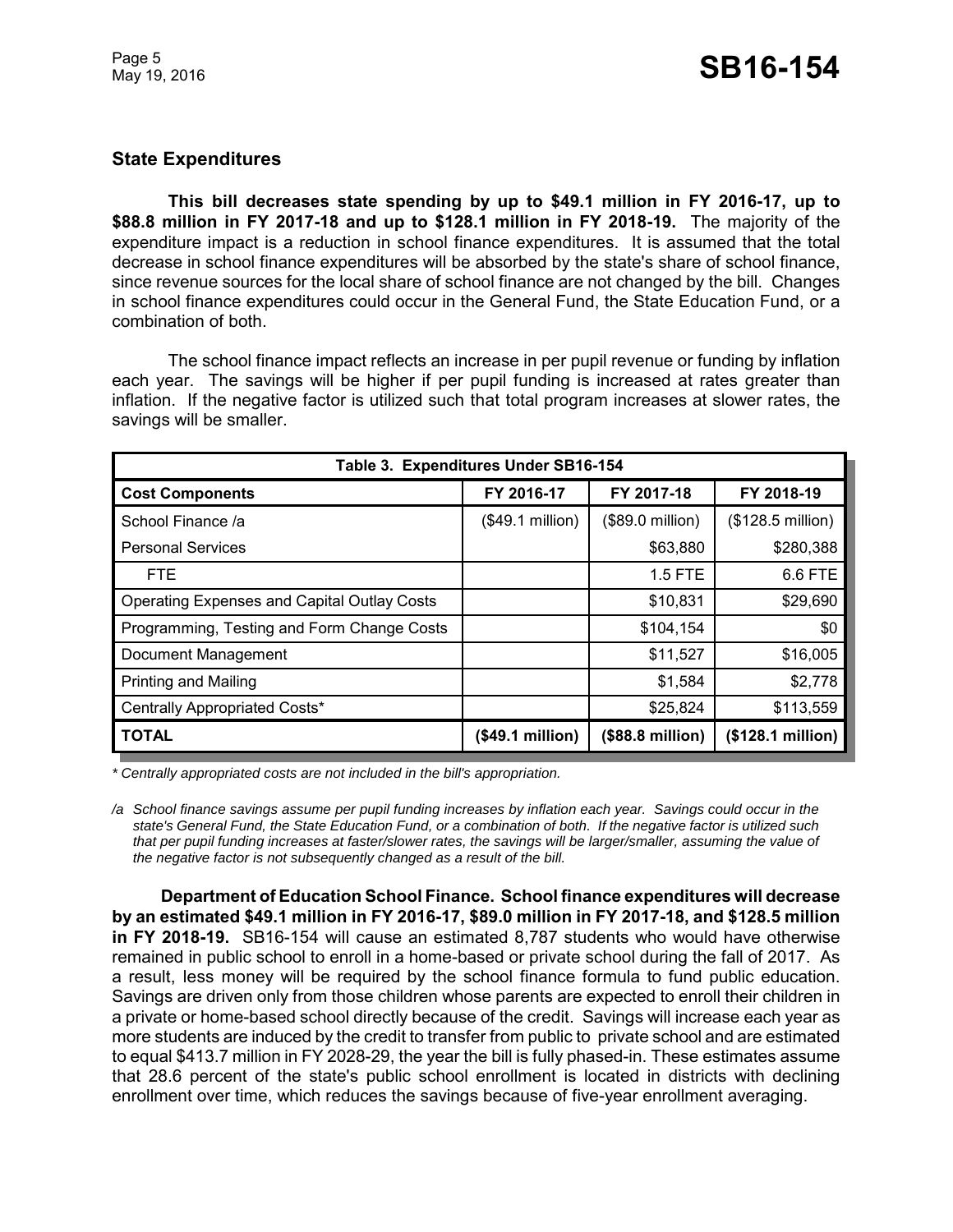**Department of Revenue.** The department will incur costs of \$217,800 and 1.5 FTE in FY 2017-18 and \$442,420 and 6.6 FTE in FY 2018-19. Costs include personal services, operating expenses, programming, forms changes, document management, and postage costs, as summarized in Table 3 and explained below.

This fiscal note assumes a 50 percent review rate for all taxpayers claiming the credit for tax years 2017 and 2018 and a 35 percent review rate in 2019. This will require 1.5 FTE in FY 2017-18 and 6.6 FTE in FY 2018-19 to review, audit, respond to taxpayer protests and answer phone inquiries regarding the credit. Additional time per review will be required to review third-party (transferee) and school documentation.

This bill requires changes to the department's GenTax software system. Changes are programmed by a contractor at a rate of \$200 per hour. The changes in this bill are expected to increase General Fund expenditures by \$86,400, representing 432 hours of programming. GenTax testing for this bill will require expenditures for contract personnel totaling \$15,354, representing 640 hours of testing at a rate of \$24 per hour.

**Department of Personnel and Administration.** Data input, imaging, document management, printing, and mailing costs are estimated at \$13,111 in FY 2017-18, \$18,783 in FY 2018-19, and by increasing amounts over time as the number of taxpayers claiming the credit increases. Scanning and imaging software will require modification to implement changes for the credit. At the rate of \$1,200 per tax form, this will require \$2,400 for forms 104CR and 106CR. These costs are reappropriated from the Department of Revenue to the document management line for the Department of Personnel and Administration.

*Centrally appropriated costs.* Pursuant to a Joint Budget Committee policy, certain costs associated with this bill are addressed through the annual budget process and centrally appropriated in the Long Bill or supplemental appropriations bills, rather than in this bill. The centrally appropriated costs subject to this policy are estimated in the fiscal note for informational purposes and summarized in Table 4.

| Table 4. Centrally Appropriated Costs Under SB16-154                 |            |            |  |  |  |
|----------------------------------------------------------------------|------------|------------|--|--|--|
| <b>Cost Components</b>                                               | FY 2017-18 | FY 2018-19 |  |  |  |
| Employee Insurance (Health, Life, Dental, and Short-term Disability) | \$12,000   | \$52,795   |  |  |  |
| Supplemental Employee Retirement Payments                            | 5.724      | 25,124     |  |  |  |
| <b>Leased Space</b>                                                  | 8.100      | 35,640     |  |  |  |
| <b>TOTAL</b>                                                         | \$25,824   | \$113,559  |  |  |  |

## **School District Impact**

School district funded pupil counts and state aid to districts will decrease as a result of reduced enrollment. Although the bill does not require public schools to certify the eligibility of children to receive the credit, school districts may experience additional administrative burdens to aid in this effort.

Under current law, school districts and Boards of Cooperative Educational Services (BOCES) may submit a separate estimate of fiscal impacts within seven days of a bill's introduction. Estimates submitted by districts or BOCES for this bill can be found on the Legislative Council website at this address: http://www.colorado.gov/lcs